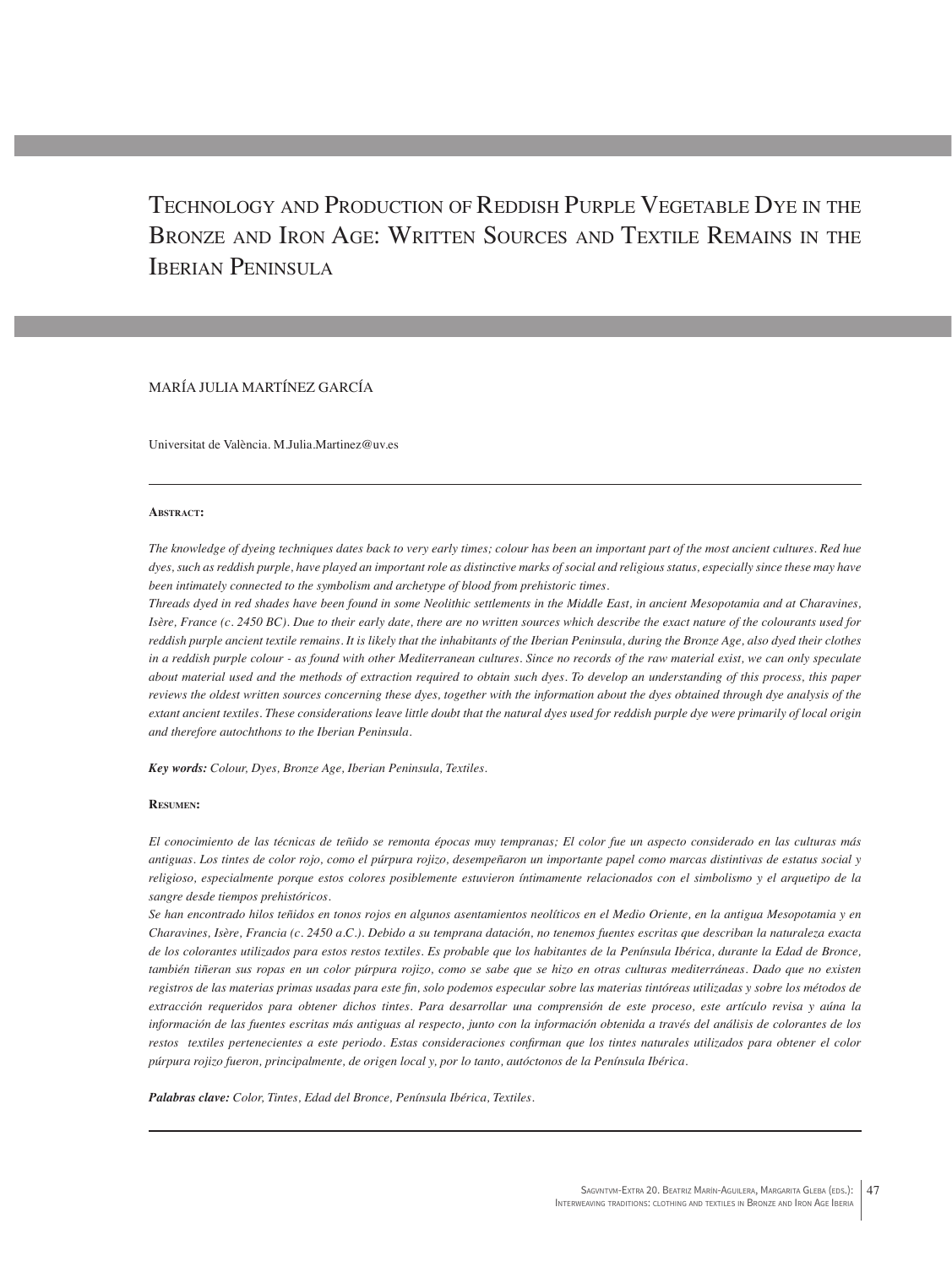### **INTRODUCTION**

The use of natural colouring materials – pigments and dyes – goes back to prehistory in Europe. The abundance of wild plants in Northern Europe and along the Mediterranean coast encouraged the development of textile dyeing with vegetal dyes. Certain colours and plant species were especially favoured in ancient times (Bradley 2009: 189; Martínez García 2013: 151-153). The acquisition of dyestuffs from plants or animals has always been linked to the availability of the local raw materials, easily accessible to the inhabitants of a particular region (Martínez García 2011: 209).

Textiles were at that time, as at present, a necessity of life. They were used daily and satisfied a variety of functions. Basic uses included clothing, sacks, covers, scabbard and sword handles, wall hangings, etc. Textiles also functioned as indicators of status, gender or age. Therefore, the preference of particular colour was also linked to symbolism (Martínez García 2014: 526- 549). For example, many cultures, from prehistoric times, considered the colour red to be special, it being the colour of blood, and also associated it with certain magical powers leading to the development of rich ritual and social symbolism (Wunderlich 1925: 1-69).

The ancient Mediterranean world experienced significant social, political and technological changes from the 13th century BC onwards. These were probably a result of an expansion by the Eastern Mediterranean populations. One of the most important indicators of cultural transmission are the luxurious textiles, with multi-coloured geometric decorations and a predominance of dark red colours, along with other special elements. Luxury textiles help to conform the social prestige of a nascent aristocracy (Cáceres 1997: 127-130). Imagery of the new "pro-men" is attested in the *stelae* from the southwestern Iberian Peninsula, and also by the existence of a circulation of prestige goods, from the middle of the 10th century BC (Belén *et al*. 1991: 247-248; Torres 1999: 54-55). In the Iberian Peninsula, the increasing importance of livestock represents a means of accumulating wealth and facilitating the consumption of prestige goods (Cáceres 1997: 135). Archaeological evidence points to an increase in the cattle economy, as can be seen in archaeological sites of Soto de Medinilla (Morales *et al*. 1995: 469-470), Conimbriga (Cardoso 1995) or Peña Negra (González Prats 1983).

Textiles developed as a component of a visual language during the Bronze Age in the Mediterranean world (Sherrat and Sherrat 1993: 364). One of the principal functions of dress, defining group status, requires the use of luxury textiles. Polychrome textiles required expensive dyes and the mordanting process necessary for colourfast colours. Therefore, it seems likely that the first hierarchical societies held a predilection for red and blue as solid colours – evidenced by the large proportion of European textiles in which these two colours are found, belonging to this period. Yellow dye components rarely survive in archaeological samples, although likely they were the most common since a large variety of plants could be used to obtain yellow dyes. Red, purple and blue colours could be obtained by using the dye from marine molluscs, which later would become a symbol of royalty, prestige and social status (Alfaro 2013: 75-99; Martínez García 2013: 151; see also Dionysius of Halicarnassus 3.61.1; Diodorus Siculus 31.15.2; Appian, *Bell. Pun*. 8.9.66; Plutarch, *Comp. Cim. et Luc*. 3.4.). The economic importance of reddish purple textiles goes back to the second and first millennia BC (Reinhold 1969: 300-304; see Marín-Aguilera *et al*. 2019 for the latest evidence on purple-dyed textiles in the Pre-Roman Mediterranean). According to Reinhold, purple already had a high prestige value as early as the first half of the 14th century BC. Red-purple dyes were widely used from 2000 BC in Ugarit, Hattusa, Babylon and Assyria. Likewise, they were also probably used by Minoans and Mycenaeans (Reinhold 1970: 10-12, 17). The excavations at Ugarit (Ras Shamra) revealed that purple was being manufactured there in the middle of the second millennium BC, and Ugaritic documents showed that purple garments were sent as tribute by King Niqmad of Ugarit to King Suppiluliumas, the mighty ruler of the Hittite Empire (Reinhold 1969: 300-304).

### **TEXTILE REMAINS**

Chronologically, the oldest known coloured textile material consists of the black threads found in the Cave of the Warrior in Israel, dated to around the fourth millennium BC. Remains of textiles coloured with ochre of reddish and brown tones were discovered in the pyramid of Seti I and Merenres in Egypt, pertaining to the IV dynasty in the third millennium BC (Barber 1991: 224). Some reddish textiles found in Switzerland and Charavines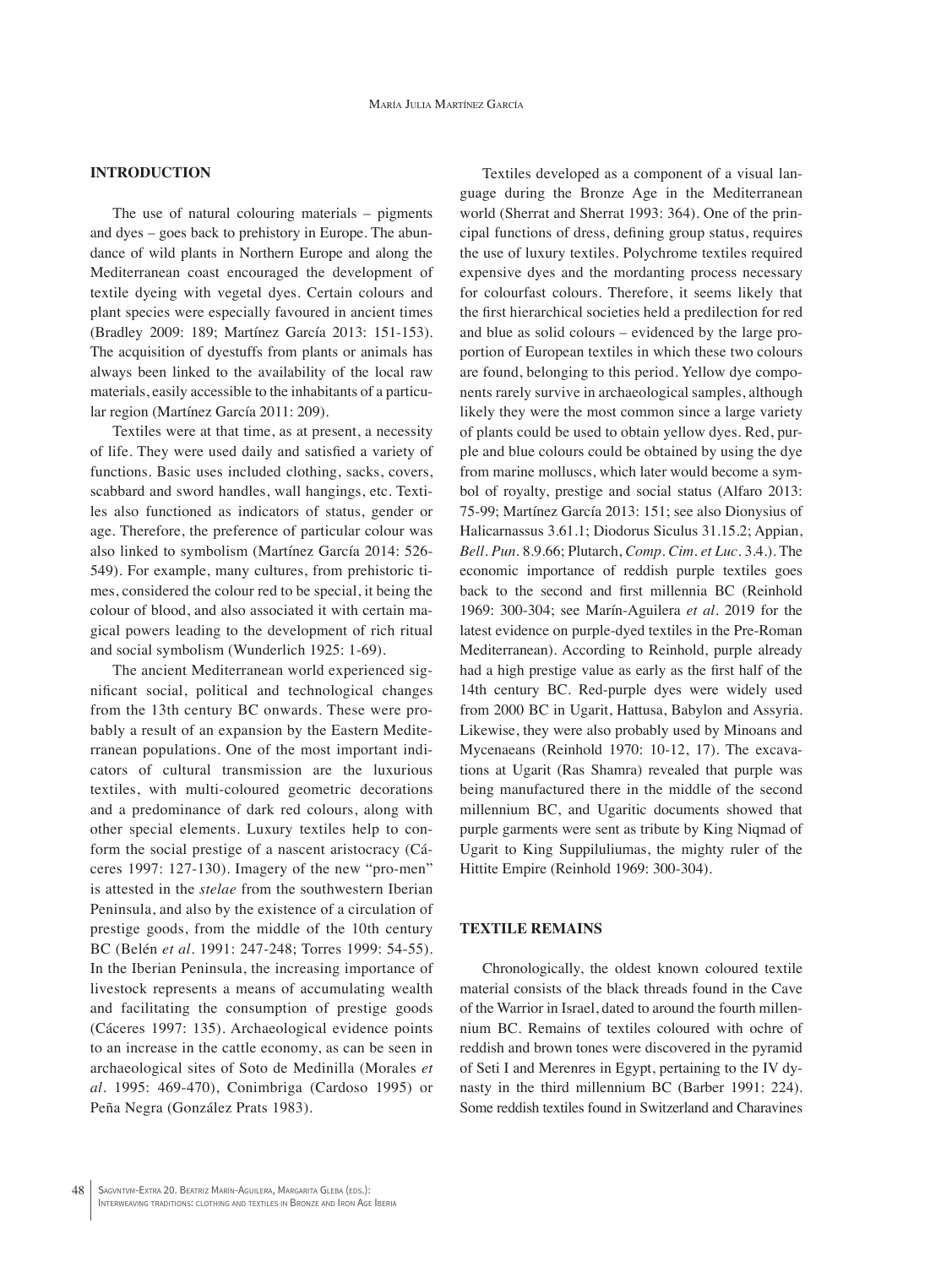Technology and Production of Reddish Purple Vegetable Dye in the Bronze and Iron Age: WRITTEN SOURCES AND TEXTILE REMAINS IN THE IBERIAN PENINSULA



Fig. 1: Grave 121 of Castellón Alto: "The Man of Galera" (image courtesy of Museum of Galera, Granada).

(France) are still preserved today (Barber 1991: 174- 175). Only a few textile fragments have been preserved from the Aegean area, dating to the period immediately after 1200 BC. Among these, are the textile remains found at Lefkandi on the Euboea island, dated on the Late Bronze Age and Early Iron Age – where linen textiles with bands decorated with supplementary warp floats in a pattern of zig-zags, chevrons and diamonds, as well as meanders (Barber 1991: 197, 312).

Bronze and Iron Age textiles have been preserved in specific environments, such as the salt mines of Hallstatt, which date between 1500-400 BC and include some of the earliest dyed textiles in Europe (Hofmann-de Keijzer *et al*. 2013: 125-131; 2016: 140-166). The technique of dyeing seems to have been quite developed and widespread in Europe since the Bronze Age, as evidenced by the textile remains found in Hallstatt, and other European Iron Age contexts such as the Villanovan burials of Sasso de Furbara in Italy (Bonfante 2003).

What raw materials were used to obtain the reddish purple colour in the Bronze Age and at the beginning of the Iron Age in the Iberian Peninsula? According to archaeological remains, the evidence of production and use of dyes in these periods is very scarse, and we must

proceed with some caution when addressing the use of dyes by Bronze and Iron Age peoples of the Iberian Peninsula. The evidence of textile production found in the Bronze Age contexts of the Iberian Peninsula is mostly limited to plant fibre textiles made of flax, esparto grass and other monocot species. The latter were specifically used for the manufacture of basketry, sacks and ropes, rather than for the making of garments (Alfaro 1984). Possible animal fibre, maybe wool, has been documented in grave 121 of Castellón Alto (fig. 1) (Molina *et al*. 2003: 157; Rodríguez-Ariza *et al.* 2004: 14; Jover *et al*. 2013: 150). However, there are no extant textiles woven in this material until much later in the first millennium BC.

In the Bronze Age archaeological contexts of the south-eastern Iberian Peninsula, over 100 small fragments of linen textiles belonging to clothing, shrouds or covers have been documented in graves and living quarters of 22 settlements. All of them are found in the Argaric contexts – except that of Cabezo Redondo (Villena) near the Terlinque settlement, where some textile imprints were documented (Jover *et al*. 2001: 178-184; Jover *et al*. in this volume). Most fragments have been preserved in contact with copper alloy objects, which sometimes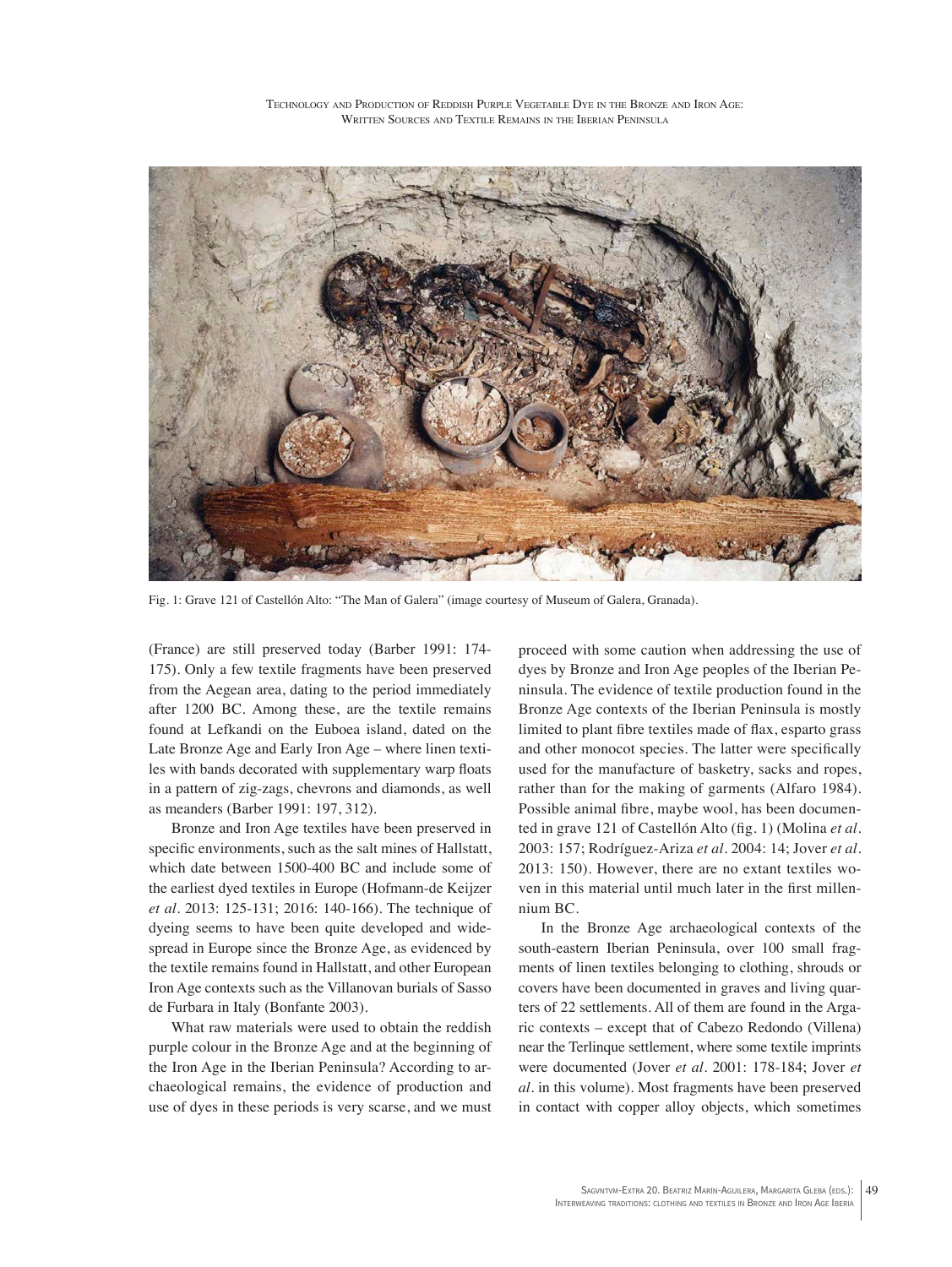#### María Julia Martínez García



Fig. 2: Egyptian textile dyed with Ochre. Collection Katoen Natie, Ref. 703, (H. Maertsen) (image courtesy of C. Verhecken Lammens).

resulted in a characteristic green colour of the remains (Badal *et al*. 2005: 235-237). The only textiles found in domestic contexts come from the deposits of El Oficio, house V at Castellón Alto and level IV from department VII of Cabezo Redondo. These are fragments of linen of whitish-brown colour.

The subject of colour in these textiles has been hotly debated since the period of their first discoveries by the Siret brothers. The main evidence of the possible presence of dyed textiles in the Argaric area continue to be the finds referred to by the Siret (Siret and Siret 1890: 200- 201). These include the cinnabar bands which appeared on the female skulls from graves 356 and 129 of El Argar, as well as a series of cloth imprints covered with a cinnabar layer, preserved on clay pellets from tomb 797 (López Padilla *et al*. 2013: 274-276). It has been suggested that the bones became stained red as a result of corpse staining, following some kind of funerary ritual; this would imply that the textiles took on a reddish colour by contact transfer (Helbaek 1963: 41, 43; Barber 1991: 223). However, found in domestic contexts were containers and tools linked to the storage, processing and application of inorganic pigments – the oxides of iron, ochre and cinnabar – that could be used to stain the linen textiles, but would not have dyed them as these do not form chemical bonds with the fibre. These were documented at sites such as San Antón de Orihuela, where they are described as: *dying substances with the corresponding mortar of stone to grind*; or at Cerro de El Cuchillo, where a small ceramic vessel was found, containing the remnants of powder of an intense red colour, interpreted as ochre (Lopez Padilla *et al*. 2013). The technique of staining textiles red with ochre dates back to a very early period in Egypt, as can be seen in a linen band coloured pink with ochre, from important collection Katoen Natie (inv. 703- 05) (De Moor *et al*. 2008: 65) (fig. 2). It is therefore likely that the knowledge of adding red and brown colours to textiles was present in the Iberian Peninsula at least since the Bronze Age. Mineral dyes are not true dyes since they do not penetrate into the fibre, instead only adhering to the fibre surface, but the technique is the easiest method of colouring a cloth.

Leaving aside pigmentation of red textiles, it is worth noting a spectacular discovery in the Cueva Sagrada at Sierra de la Tercia (Lorca, Murcia) – two complete tunics and some fragments of linen dress that retained traces of reddish-coloured dye (fig. 3). Unlike the tunics, linen textiles found in the sacred cave at Lorca are of a small size (Alfaro 1984; 1992; Ayala 1987). These remains deserve our attention, since chemical dye analysis verified the presence of a vegetal dyestuff derived from madder (*Rubia tinctorum* L). This was one of the plants most commonly used to dye textiles since the prehistoric period, and one of the raw colouring materials used to obtain the reddish purple colour in the Hellenistic and Roman times, the so-called vegetal purple (Steigerwald 1986: 1-57; Martínez García 2011: 207-209; Alfaro and Martínez García 2013: 55-56; Martínez García 2018: 240-244). Although this is the only example in the Iberian Peninsula that validates the hypothesis that the processes of dyeing with plants were already known and practiced in the Bronze Age, numerous research projects, particularly in Central and Northern Europe, have considerably advanced the knowledge of the processes of textile dyeing during prehistoric times (Grömer 2016: 140-166).

Experimental reproduction of dyed textiles from prehistoric Hallstatt has served to increase the knowledge of raw materials involved in the dyeing processes. The use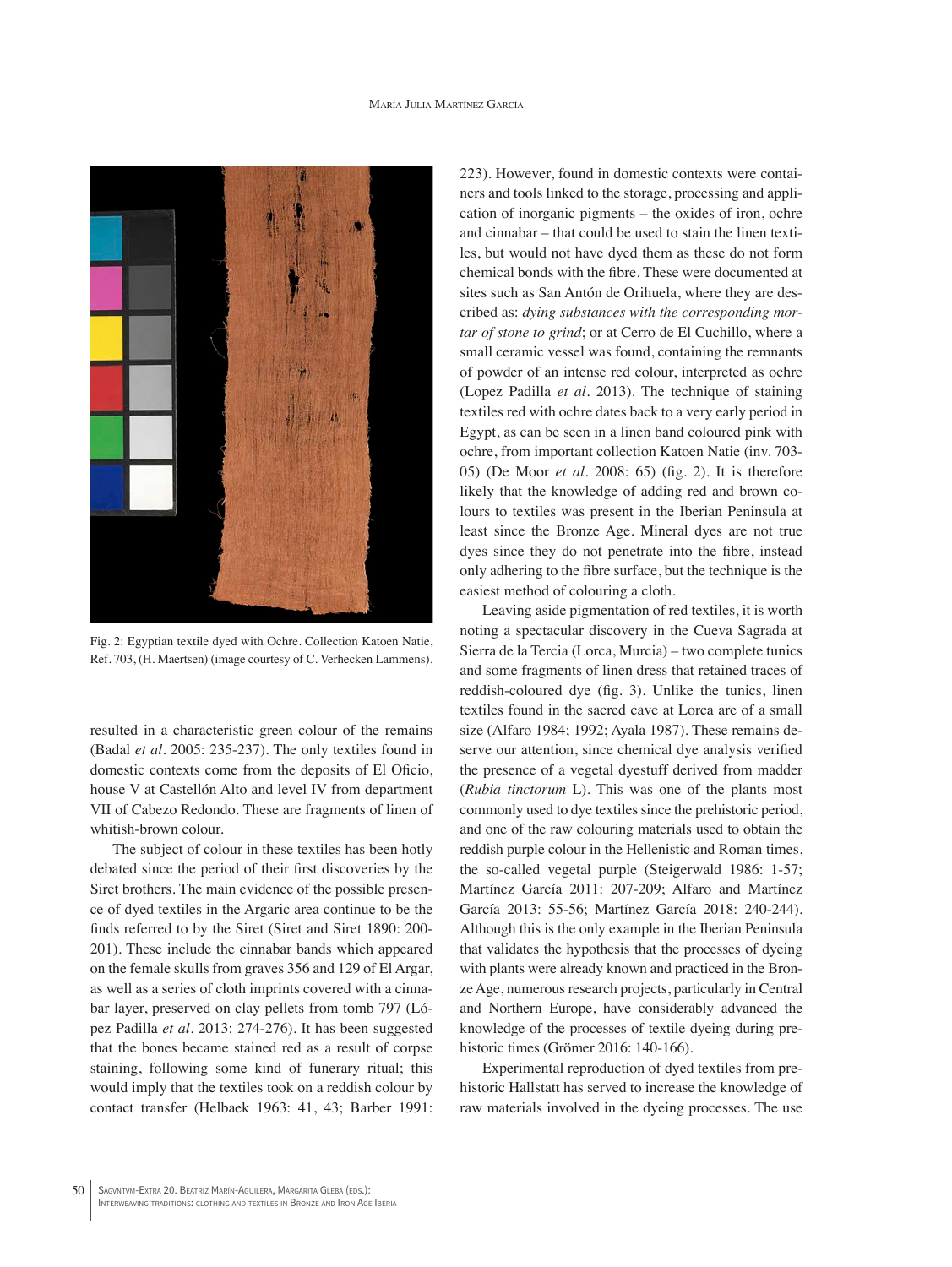Fig. 3: Fragment of linen dress. Sacred Cave at Sierra de la Tercia Lorca, Murcia (A. Gueimer).



of Scanning Electron Microscopy (SEM) complemented the knowledge of Bronze Age textiles through analysis of fibres, mordants, and dyes. Furthermore, mordants and dyes were identified by using SEM with Energy Dispersive X-ray analysis (SEM-EDS) and High Performance Liquid Chromatography with Photodiode Detection (HPLC-PDA) (Hofmann-de Keijzer 2010; 2013). Experimental reproduction, together with analysis of dyed textiles and mordants using the techniques mentioned above have not been applied in Spain for the study of dyes in Bronze Age textiles. Therefore, we can only discuss the dyes in this region on the basis of analytical results of linen textiles from Cueva Sagrada at Lorca, mentioned above, and the local plant species with dyeing properties, which would have been typical in the Iberian Peninsula during the Bronze Age (Alonso and Buxó 1995: 21; Buxó 1997: 140, 266, 326).

Dye analyses conducted on the Hallstatt textiles have demonstrated that *Rubiaceae* family plants were used to dye during the European Bronze Age (Hofmann-de Keijzer 2016: 159). The pure reds would be obtained from the roots of *Rubia tinctorum* L., which is rich in alizarin and purpurin colorants. Textile dyes containing only purpurin, which produce a more purple hue, could be made from roots of *Galium* species native to Europe, or wild madder, *Rubia peregrina* L., a plant

native to Mediterranean Europe, the Middle East, and the southern British Isles. Based on the Neolithic period remains found in Switzerland, Forbes cited other plant species that could be used to obtain the red colour, such as: *Chenopodium album* L. and *Gallium palustre* L. (Grömer 2016: 156).

The use of *Rubia tinctorum* L. to obtain red dyestuff possibly dates even earlier, to the Neolithic times (*c*. 2700 BC), as evidenced by the remains of madder pollen found in the Charavines (Isère) archaeological site (Cardon 1998: 3-21). There is also evidence for the use of madder in cotton textiles found in Mohenjo Daro, dated to around 3000 BC. According to Forbes it is not known when it was introduced in Mesopotamia, although its use was known, since it is mentioned in recipes for the dyeing of wool dating to the Neo-Babylonian period (seventh century BC) (Forbes 1964: 103-104; Cardon 2003: 97-100; 2007: 119-122). Among the ancient Egyptians its use was frequent. The red dye for their dresses was obtained from the madder. In some purplish-blue textiles found in Amarna, madder was part of a mixture of dyes used to obtain this colour. The dark brown colour of the remains from the tomb of Tutmosis IV was also obtained by mixing madder with other dyes. Some authors identify madder plant with one that appears in heraldic iconography of Upper Egypt and inscriptions of Edfu that mention it in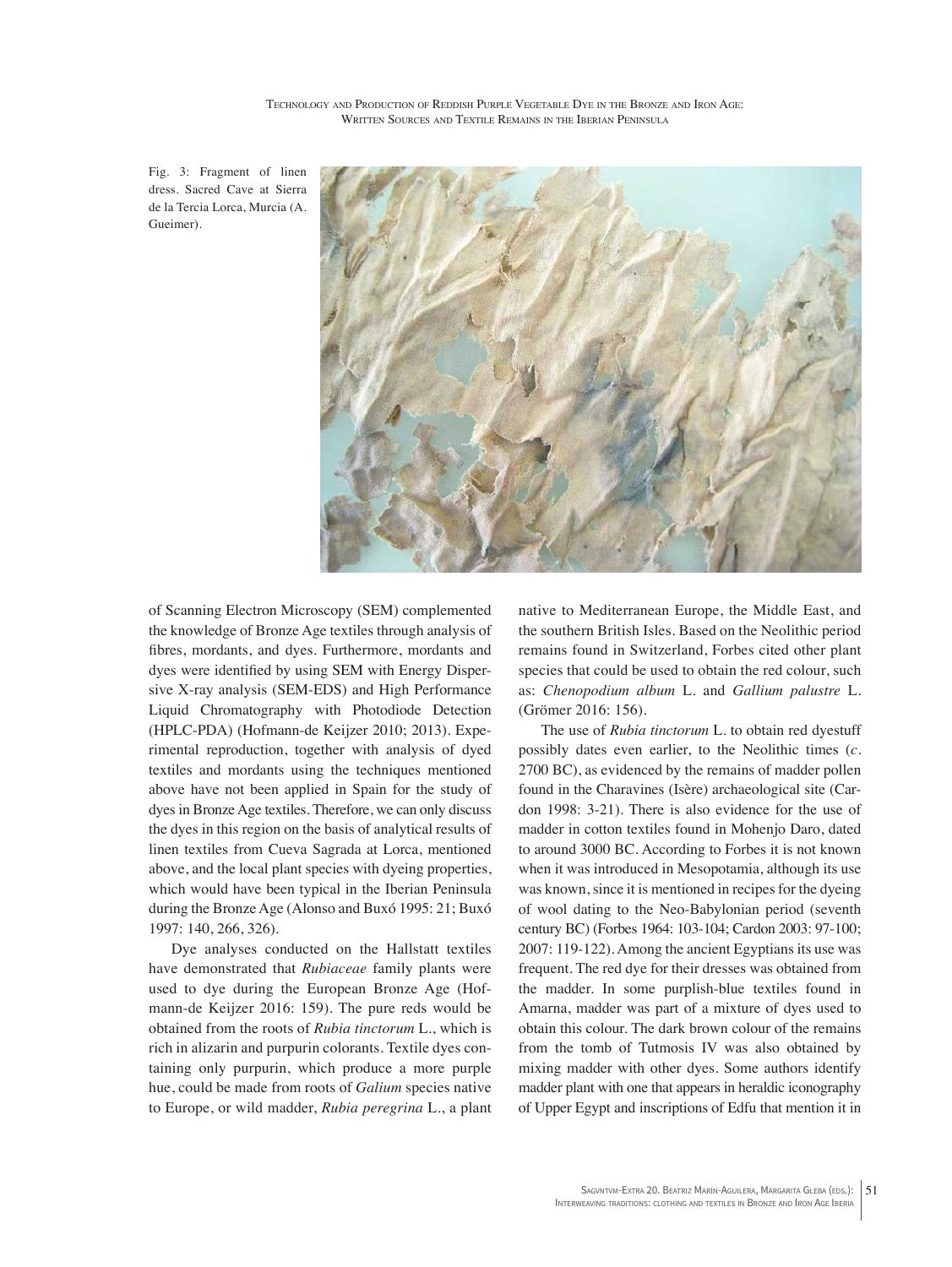

Fig. 4: *Rubia tinctorum* L., Valencia, Spain (J. Martínez García).

connection with a red dye (Maniche 2006, 154; Hall 2008: 10-11). The use of this plant is thus known from early times and continued till Roman times, as demonstrated by the results of the analyses carried out on Gallo-Roman textiles (Moulherat 2002: 68 ), textile fragments found at Masada and Cave of Letters in Israel (Granger Taylor 2000: 151-154), Palmyra in Syria (Pfister 1934; 1937; 1940; Böhmer and Karadag 2003), etc. (fig. 4).

Another source of red dye during the European Bronze Age, identified via the analysis of textiles with red motifs, is orchil lichen (*Rocella* sp.), identified by the presence of orcein. In Roman times its colour was valued and used to make a purple dye call Gaetulian purple (Blázquez 2004: 689-704). Orchil lichen grows on Mediterranean coasts, including the Balearic Islands. The most famous red lichen in antiquity grew on Cretan coasts and on Amorgos Island; in the latter case, the dye contributed to the fame of red textiles made on the island (Martínez García 2014: 412-423).

Finally, some more recent finds should be mentioned, such as that of grave 121 from Argaric deposit at Castellón Alto, dated around 1900-1600 BC. Partially mummified remains of an adult and a child associated with various textile remains have been documented at this settlement. The adult was dressed in a type of tunic and linen trousers, of which several fragments are preserved. Found on his right leg was a net of braided esparto, along with possible wool fibres. The child was wearing a cap of woven wool covered with leather, and was dressed in a tunic or linen suit (Molina *et al*. 2003: 157; Rodríguez-Ariza *et al*. 2004: 14; Jover *et al*. 2013: 150). A total of 11 tombs were documented in the archaeological site of Tabayá Argaric settlement. The presence of various textile fragments, possibly of linen, on some ribs, arms and hips, enable the consideration that the deceased were dressed in a tunic or shroud. Fragments of linen were also recovered from a child's burial at Monte Bolón de Elda caves, associated with the settlement of Peñón del Trinitario and dated to 1775 BC (Jover and López 2013: 154). Therefore, for the moment and for Bronze Age of Iberian Peninsula there is only evidence of dying using *Rubia tinctorum* L.

### **WRITTEN SOURCES**

The classical authors are not very explicit when talking about the techniques and the plant materials used to dye within the Iberian Peninsula among the pre-Roman peoples, and do not mention anything regarding the preceding periods.

The Greek and Roman authors, far from offering us a description of dyes, tell us only about the dresses and colours used by the Iberians, highlighting black and purple. For example:

Strabo describes the black veils worn by women (Strab. III, 4, 17).

Livy speaks of the mercenary forces of Hannibal from the Iberian Peninsula and says: «Hispanics were noted for their linen tunics interwoven with purple» (Liv., 22, 46, 5). This could be a vegetal purple or made with kermes.

Polybius also mentions this and points out that: «The Iberians wore thin linen robes, with a purple border according to the use of their regions» (Pol. 1, 17, 4).

Regarding the quality of the dresses, Athenaeus of Naucratis speaks of the *sumptuous dresses* of the Iberians (Athen. Naucr., *The Deinoph*., 1, 33).

With regard to the raw dye materials, Strabo mentions that there are a large number of useful roots for dyes (Strab. III, 4, 16). Pliny the Elder also emphasizes that Roman Hispania beats Italy in terms of the beauty and quality of its dyes (Plin. *NH*, XXXVIII, 13, 203).

We are therefore faced with an absence of reliable data which would attest to the use of other dyeing materials, in addition to *Rubia tinctorum* L., during the Bronze Age. For the study of this subject we only have the dye data, and the technical recipes described in written sources from Bronze Age Mediterranean cultures, such as Mycenaean Linear B archives.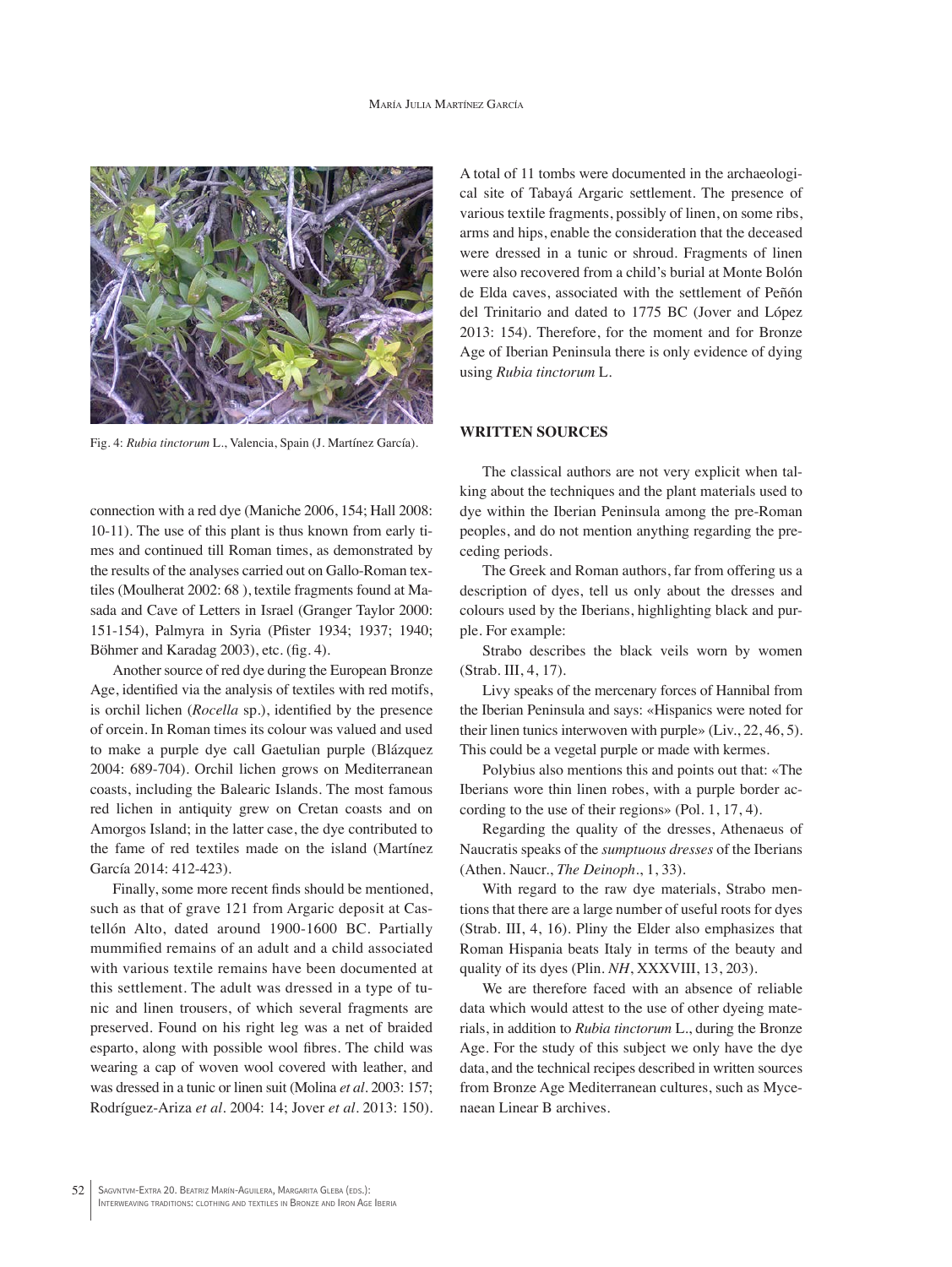The Akrotiri wall paintings depict youngsters dressed in red, blue and yellow colourful skirts. This indicates that these types of dyed textiles were common in the Aegean Bronze Age. Linear B references provide written testimonies that make reference to sites dedicated to textile production and dyeing. Also, in the Mycenaean evidences referring to textiles, the term *e-ru-ta-ra-pi* appears to connect a red dye to alum for cloth, and *po-ni-ki-ja e-tu- pte-t* refers to red dye for leather (Martínez García 2014: 81- 82). Melena (1974: 187) suggested that it refers to the madder and that it is an appellation of Mycenaean origin that refers to its function (Melena 1974: 187).

The oldest recipe known for dyeing with madder is the above mentioned Neo-Babylonian tablet of the seventhsixth century BC, currently in the British Museum (fig. 5). This recipe describes basic operations to obtain a bath of madder dye from three different species (Finkel and Taylor 1999): *hat-huritu*, *inza-huritu* and ordinary madder or *huratu*. The Akkadian term *hurratu* refers to the *Rubia tinctorum* L., so it is likely that this is what on the tablet is distinguished as ordinary madder (Cardon 2003: 101). The other varieties could be some autochthonous species in the Middle East such as *Rubia peregrina* L., *Rubia albicaulis Boiss*, or *Rubia dolichophylla Schrenk*.

According to this tablet the first operation prescribed is wool mordanting with alum: «To dye natural wool red, tabarru. You comb the wool. You boil it with alum, an equal weight of each and you boil it in water on a fire» (Cardon 2007: 114). The next phase would be the preparation of a madder bath by adding madder root to boiling water. The recipe specifies root and wool quantities, demanding the same weight of each to obtain a good red colour. This technique for dyeing wool red with madder is the easiest and most traditional Mediterranean recipe, and it is still used today to obtain a dye of pure red (Finkel and Taylor 1999; Cardon 2007: 113-114).

## **RECENT ANALYSES**

Skeletal remains from some important Bronze Age Argaric burials, such as those of El Argar and Fuente Alamo (Almería), Calle de los Tintes, and Convent of the Mercedarian mothers (Lorca), Cerro de la Encina (Granada), Illeta dels Banyets and San Antón (Alicante), have been subjected to spectroscopic and chromatographic analyses, Scanning Electron Microscopy and X-ray imaging, providing some new data. According to the analytical



Fig. 5: Neo-Babylonian tablet dated about VII-VI century BC (image courtesy of Dr. J. Taylor, British Museum, © The Trustees of the British Museum).

results conducted on the red stained bones, aluminium  $(A)$ , magnesium  $(Mg)$ , potassium  $(K)$  and iron  $(Fe)$  ions were detected on the bone surfaces with red stains, while sediment spectrum X-ray diffraction analyses indicate the presence of calcium (Ca) ions and aluminium silicates (López Padilla *et al*. 2012: 281-286). Delibes, as well as other authors, suggested that the bones were not dyed for ornamental purposes; rather, their colour was a result of contact transfer from other coloured material such as textiles (Delibes de Castro 2000). In some of the analysed remains, skeletal areas that have a greater amount of the red colourant, correspond to the zones that could have been in contact with textiles; thus it cannot be confirmed if the dye was transferred from the clothes to the corpse, or vice versa. Therefore, there is still no absolute proof that Argaric textiles were dyed red. There is even less evidence regarding inorganic colourants such as cinnabar, even though this pigment is present in many red linen samples. It should be noted that the red residues on skeletal remains are primarily associated with female burials containing important grave goods, which indicates a distinguished social position, and possibly a relationship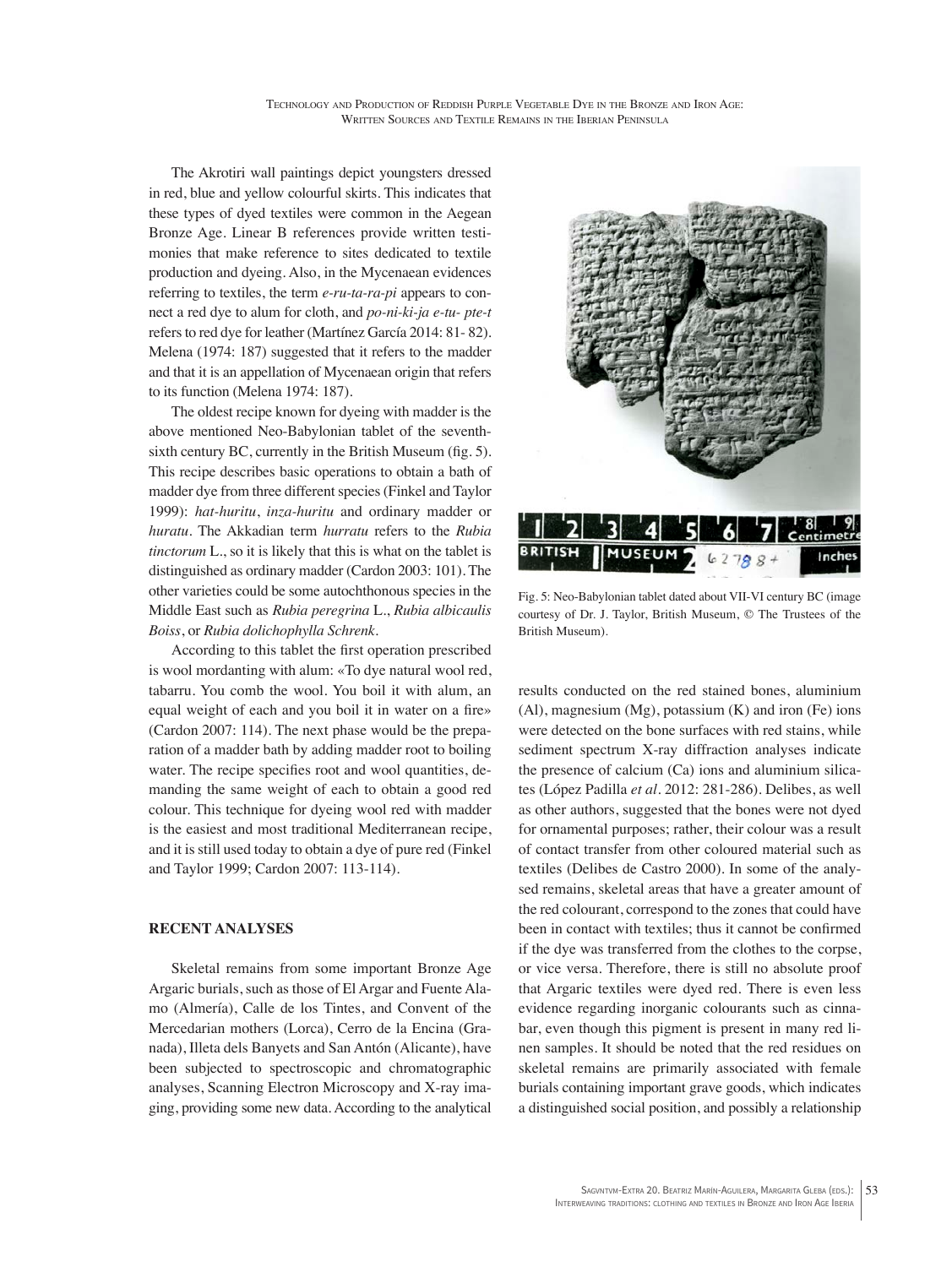#### María Julia Martínez García



Fig. 6: *Anchusa azurea*, Ibiza, Pou des Lleo (J. Martínez García).

with femininity, the menstrual cycle and motherhood (Wunderlich 1925: 11; Eliade 1975: 54-55; 1999: 44-47; Martínez García 2014: 541-543).

However, another hypothesis can be postulated on the basis of the presence of metal ions associated with iron oxides in the Argaric textiles. Possibly, this may be due to other reasons, such as mordant remains used for dyeing reddish linens utilising some *Rubiaceae* species. The presence of aluminium silicates and potassium provide certain indications about the use of alum as a mordant. Likewise, iron oxides have been widely used in Egypt to dye brown textiles (De Moor *et al*. 2008: 65) There are certain fugitive plant dyes, such as alkanet or orchil lichen, which give rise to red dyes of great beauty and brilliance (Pfister 1935; Martínez García and Martínez 2013: 96). If used, these dyes would have disappeared from textiles and could not be detected by dye analysis. It is only the presence of the metal ions typical for the mordants that may indicate their possible use in the past (Martínez García 2013: 167).

Archaeobotanical studies demonstrate the presence of pollen from wild dye species at a number of important Bronze Age sites. Alkanet pollen has been found at Cabezo Redondo Villena and Rincon de Almendricos (Alonso 2000: 221-238) (fig. 6). The most frequent wild dye plant species in the archaeobotanical record of western Catalonia landscape are *Chenopodium album* L. and *Chenopodium glaucum* L. (present in the Bronze Age Minferri deposit, Cova de Punta Farisa, Masada del Ratón and Iron Age I phase of Els Villars) and *Gallium* species, such as *Gallium aparine* L. found in the Minferri deposit and Els Villars. *Gallium* species of the *Rubiaceae* family produce very bright dyes, which provide textiles with a brilliant purplish red colour. Yellow dye plants such as weld (*Reseda* sp.) are present in Cova Punta Farisa and Els Villars (Alonso 2000: 221-238).

Finally, some considerations regarding alkanet dyestuff should be noted. Alkanet's principal dye component is alkannin. This dyestuff is only partially soluble in organic natural compounds. We can hypothesize, with caution, that the red colour of the human bones from the Argaric burials could come from the red textiles, dyed with *Alkanna tinctoria* (L.) Tausch. The prolonged contact of the dyed clothes with a body in decomposition, together with soil and humidity, would have facilitated the transfer of the dye from the textiles to the human remains. Protein, glycogen, lactic acid and mineral salts such as Na, K, Ca and P, are important chemical components of the human body. The affinity of this dye for organic matter would therefore facilitate the dye fixation. The alkanet is a native plant of Mediterranean regions, and has been used in Egypt since ancient times. According to Greek papyri found at Thebes (Papyrus X Leiden and P. *Graecus Holmiensis*), alkanet was a source for red dye. In pharaonic medicine, it was used in medicinal potions (Maniche 2006: 74). Theophrastus mentions alkanet for dyeing perfume red (Theoph., VI, 31). It is also likely it was used as a textile dye in the Aegean Bronze Age. The lack of analysis, using colorimetric techniques, to detect its presence in the stained bones does not allow us to confirm our hypothesis. Reconstruction of burial conditions, as well as the old alkanet dyeing techniques, would create a reference enabling the application of these colorimetric techniques. This would therefore contribute a new body of data regarding the knowledge and use of vegetal dyes used in the Iberian Bronze Age.

### **CONCLUSION**

To summarize, this paper has demonstrated that the knowledge of dyeing techniques, known from the Greeks and Romans, could have been present as early as the Bronze Age in most of Europe, including the Iberian Peninsula. The data examined included: results of the dye analyses of textile remains from the Iberian Peninsula and Hallstatt, Austria; the description of dyes in Linear B, and madder dyeing recipe described in a Neo-Babylonian tablet. Direct dyeing using tannins and mordants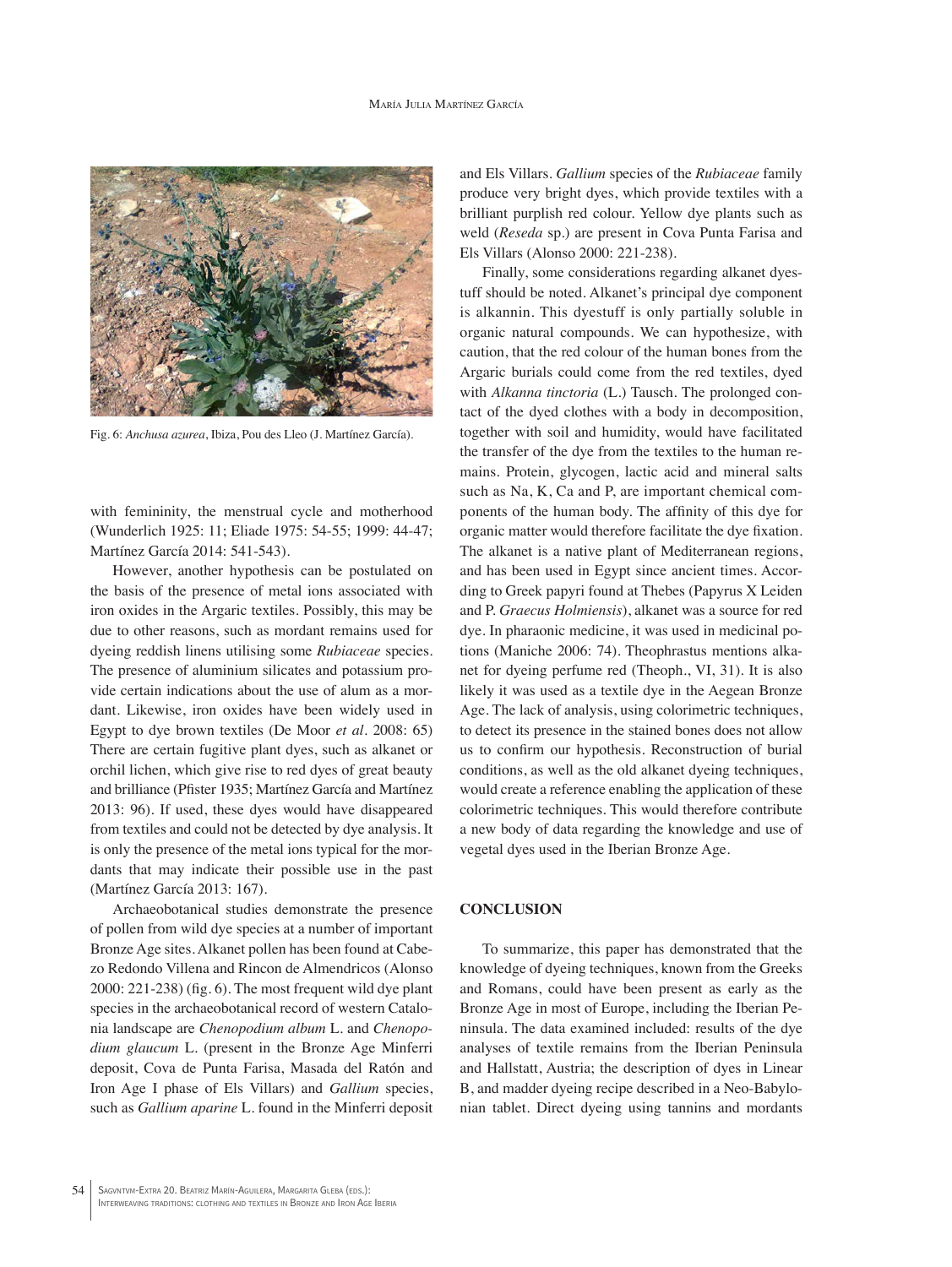used for red and yellow colours, was already known in the Bronze Age. Possibly, these techniques only applied to very specific items, such as stripes, bands and other ornaments, that adorned the linen tunics of this period. Based on the presence of inorganic pigments in the Argaric textiles, it is possible that in addition to dyeing with plants, a simpler textile colouring technique, based on using pigments, was used to colour textile surface and give them polychromy.

## **BIBLIOGRAPHY**

- ALFARO, C. (1984): *Tejido y cestería en la Península Ibérica*, Madrid.
- ALFARO, C. (1992): Tow Copper Age Tunics from Lorca, Murcia, *Northern Europe, Report from the 4th NESAT Symposium 1-5 1990*, Copenhagen, 20-30.
- ALFARO, C. (2013): Purple and Aristocracy: Colour, blood and luxury as social identifiers in Antiquity, *Luxury and Dress: Political power and appearance in the Roman Empire and its provinces* (C. Alfaro, J. Ortíz, M. J. Martínez, eds.), Valencia, 75-99.
- ALFARO, C.; MARTÍNEZ GARCÍA, M. J. (2013): Purpur und Macht an den Küsten des Mittelmeerraumes, *Die Macht der Toga – Dress code im Römischen Weltreich* (M. Tellenbach; R. Schulz; A. Wieczorek, eds.), Manheim, 55-57.
- ALONSO, N. (2000): Registro Arqueo botánico de Cataluña Occidental durante el II y I milenio A.N.E., *Complutum* 11, 221-238.
- ALONSO, N.; BUXÓ, R. (1995): *Agricultura, alimentación y entorno vegetal en la Cova de Punta Farisa (Fraga, Huesca) durante el Bronce medio*, Quaderns del Departament de Geografia i Història, Lleida.
- AYALA JUAN, Mª M. (1987): Enterramientos calcolíticos de la Sierra de La Tercia. Lorca. Murcia. Estudio preliminar, *Anales de Prehistoria y Arqueología* 3, 9-24.
- BADAL, E.; GUTIÉRREZ, C.; CABRERA, A.; CORTÉS, M.; SI-MÓN M. D.; PARDO A. I.; SÁNCHEZ A.; GÓMEZ, M. J. (2005): Evidencias de materias orgánicas en instrumentos metálicos del Calcolítico y edad del Bronce andaluces, *VI Congreso Ibérico de Arqueometría* (J. Molera i Marimon; J. Farjas i Silva; P. Roura i Grabulosa; T. Pradell i Cara, eds.), Girona, 229-241.
- BARBER, E. J. W. (1991): *Prehistoric Textiles. The Development of Cloth in the Neolithic and Bronze Ages with Special Reference to the Aegean*, Princeton.
- BELÉN, M.; ESCACENA, J. L.; BOZZINO, Mª I. (1991): Mundo funerario del Bronce Final en la Fachada Atlántica de la Península Ibérica. Análisis de la documentación, *Trabajos de Prehistoria* 48, 225-256.
- BLÁZQUEZ, J. M. (2004): La explotación de la púrpura en las costas atlánticas de Mauritania Tingitana y Canarias. Nuevas aportaciones, *Anuario de Estudios Atlánticos* 50, 689-704.
- BONFANTE, L. (2003): *Etruscan Dress*, 2nd ed., Baltimore.
- BÖHMER, H.; KARADAG, R. (2003): New dye research on Palmyra textiles, *Dyes in History and Archaeology* 19, 88- 93.
- BRADLEY, M. (2009): *Colour and Meaning in Ancient Rome*, Cambridge.
- BUXÓ, R. (1997): *Arqueología de Las Plantas: La Explotación Económica de Las Semillas y Los Frutos en el Marco Mediterráneo de la Península Ibérica*, Barcelona.
- CÁCERES GUTIÉRREZ, Y. E. (1997): Cerámicas y tejidos: sobre el significado de la decoración geométrica del Bronce final en la Península Ibérica, *Complutum* 8, 125-140.
- CARDON, D. (1998): Neolithic Textiles, Matting and Cordage from Charavines, Lake of Paladru, *Textiles in European Archaeology. Report from the VIth NESAT Symposium, 7-11th May 1996* (L. Bender Jørgensen, C. Rinaldo., eds.), Göteborg, 3-21.
- CARDON, D. (2003): *Le monde des teintures naturelles*, Paris.
- CARDOSO, J. L. (1995): O Bronze Final e idade do Ferro na regiao de Lisboa: Um ensaio, *Conimbriga* 34, 33-74.
- DELIBES DE CASTRO, G. (2000): Cinabrio, huesos pintados en rojo y tumbas de ocre: ¿prácticas de embalsamamiento en la Prehistoria?, *Scripta in honorem Enrique A. Llobregat Conesa* (M. Olcina, J. A. Soler, eds.), Alicante, 223-236.
- DE MOOR, A.; VERHECKEN-LAMENS, C.; VERHECKEN, A. (2008): *3500 Years of Textile Art*, Tielt.
- ELIADE, M. (1975): *Iniciaciones místicas*, Madrid.
- ELIADE, M. (1999): *Historia de las creencias y de las ideas religiosas*, Barcelona.
- FINKEL, I. ; TAYLOR, H. G. (1999): Un fragment de tablette inscrite en cunéiforme, *Conference presented in Dyes and History and Archaeology* (non edited).
- FORBES, R.-J. (1964): *Studies in Ancient Technology,* Vol. IV, Leiden.
- GLEBA, M. (2008): *Textile Production in Pre-Roman Italy*, Oxford.
- GONZÁLEZ-PRATS, A. (1992): Una vivienda metalúrgica en la Peña Negra (Crevillente, Alicante), *Trabajos de Prehistoria* 49, 143-157.
- GRANGER-TAYLOR, H. (2000): The Textiles from Khirbet Qazone (Jordan), *Archéologie des textiles des origines au Ve siècle, Actes du colloque de Lattes, Oct. 1999* (D. Cardon, M. Feugère, eds.), Montagnac, 149- 162.
- GRÖMER, K. (2016): *The Art of Prehistoric Textile Making*, Vienna.
- HALL, R. (1986): Egyptian Textiles, *Shire Egyptology* (Book 4), Aylesbury (2008 reed.).
- HELBAEK, H. (1963): Textiles from Çatal Hüyük, *Archaeology*, 16  $(1), 33-46.$